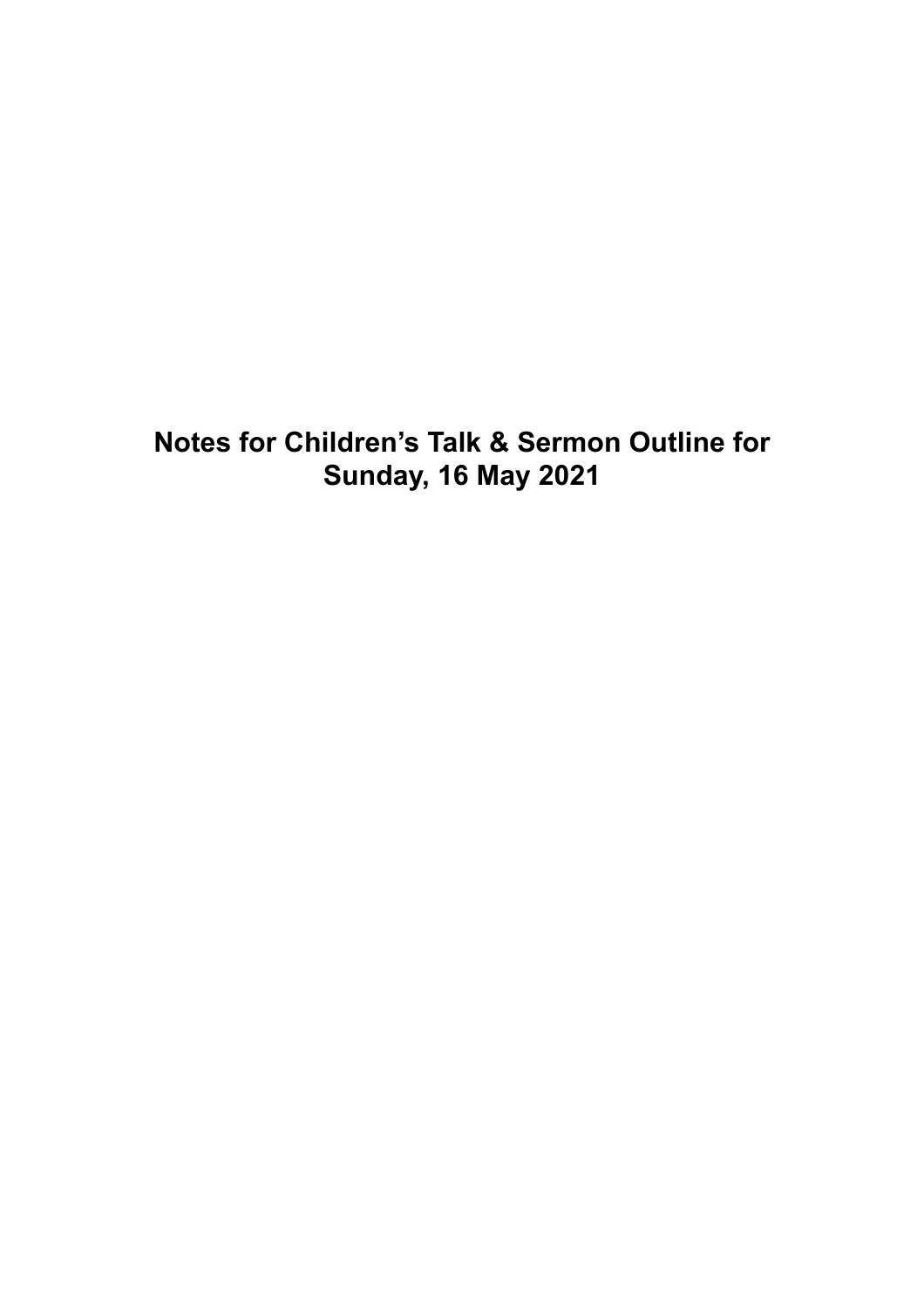# **Children's Talk: Baptism: What You Can and Can't See**

- We get to watch a little baby get baptised today.
	- What that means is that we put water on the baby and the parents promise to try to raise that baby to know and love the Lord God Jesus Christ.
- Today, I want to talk to you about what baptism does.
	- There are some things that you can see and some things that you can't see.
- Because you're here today, you'll be able to see the water get put on the baby and so you'll see the baptism happen.
	- But there's also a part that you can't see.
		- Will the baby look any different after his baptism? (He might be a bit wet but nothing else.)
			- I can't look at you guys and tell whether you've been baptised.
- But even though we can't see any difference after baptism, the Lord and the angels can.
	- It's very clear to them which people have been baptised.
	- When someone gets baptised they join the group of people who are trying to follow the Lord Jesus Christ.
- We can sometimes struggle to understand why something matters if we can't see any difference.
	- We might think, "Why does baptism matter if I can't see any difference?"
	- Well, baptism is about helping us to change on the inside and sometimes that doesn't show on the outside.
- But other times changes on the inside *do* show on the outside.
	- Jesus actually told His disciples how people would be able to tell if they were His followers or disciples:
		- John 13:34-35 (NKJV)
			- [Jesus said] 34 "A new commandment I give to you, that you love one another; as I have loved you, that you also love one another. 35 By this all will know that you are My disciples, if you have love for one another."
- How will all people be able to tell if are the Lord's disciples? (If we love other people the way that the Lord loves us.)
	- That's something that people can see.
	- Have you ever met someone and pretty quickly you can see that they're a kind and loving person?
		- That's what the Lord is talking about.
- But here's an interesting thing: anyone who we can see is a kind and loving person and who really is kind and loving, the way that they have become that way is by doing work on the inside that nobody can see.
	- For example, think of the work to forgive someone when they've hurt us.
		- A lot of that work happens just within us and people couldn't tell.
		- But if you see a group of friends that are good at forgiving each other, you notice that.
- Baptism is a sign that a person is going to do work that we can't see to become a person who is loving in a way that we can see.
- Let's all try to do that invisible work on the inside so that people can see on the outside that we're trying to follow the Lord. *Amen*.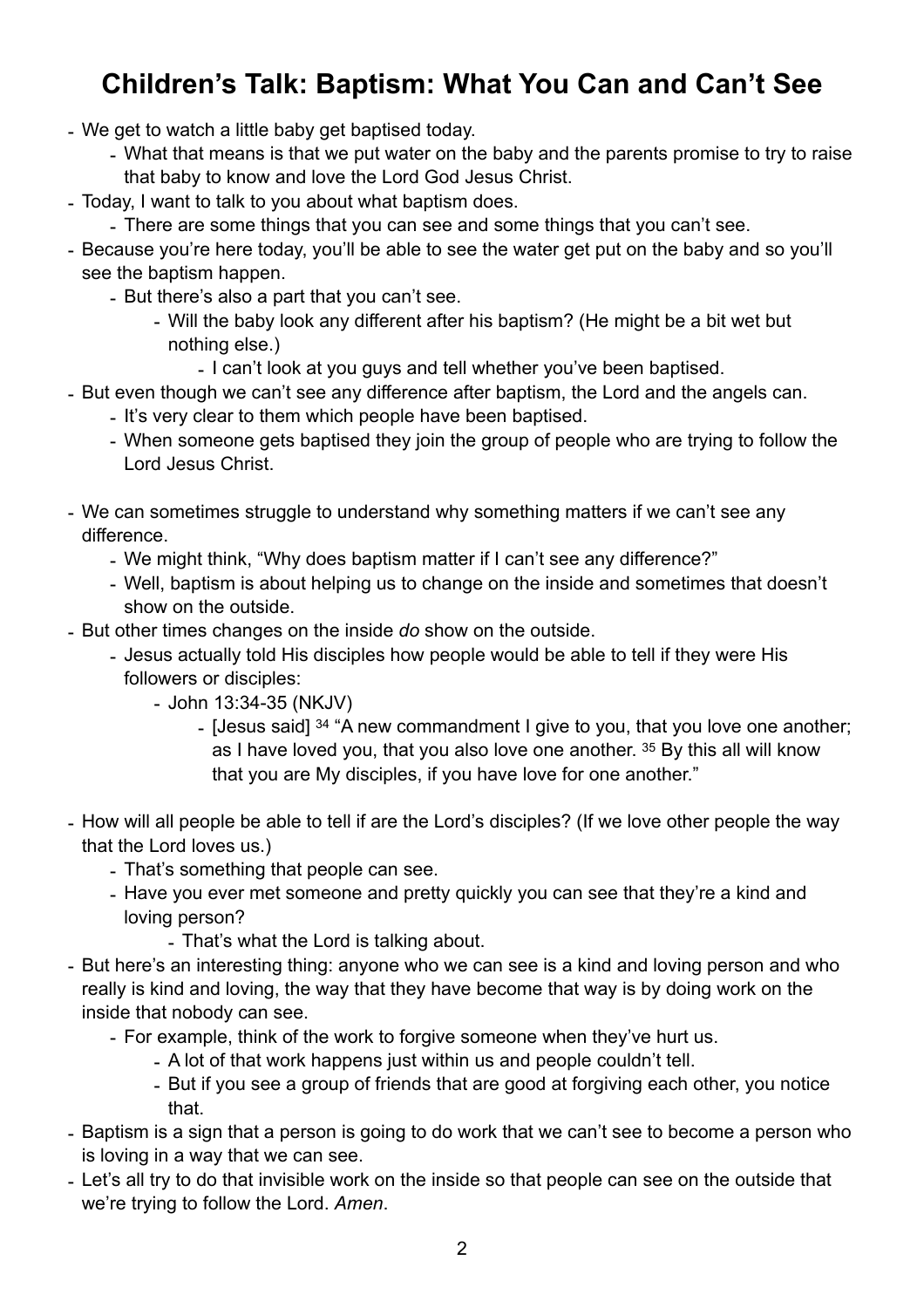# **Circumcision and Baptism**

#### A Sermon by Pastor Malcolm G. Smith 16 May 2021

#### **Intro**

- When Abram was seventy-five years old, Jehovah called him to leave his home and go to the land of Canaan.
	- God promised Abram that he would be the father of a great nation and that God would give Abram and his descendants the land of Canaan to live in.
- Some years after that, when Abram had done what God had asked him to, and when Abram was ninety-nine years old, Jehovah appeared to Abram to make the terms of their covenant (or agreement) more specific.
	- Jehovah promised again to make Abram the father of a great nation, He changed his name to Abraham, and he again promised all the land of Canaan to Abraham and his descendants.
	- And then Jehovah gave more specific instructions about Abraham's side of the covenant:
		- Genesis 17:9-14 (NKJV)
			- 9 And God said to Abraham: "As for you, you shall keep My covenant, you and your descendants after you throughout their generations. 10 This is My covenant which you shall keep, between Me and you and your descendants after you: Every male child among you shall be circumcised; 11 and you shall be circumcised in the flesh of your foreskins, and it shall be a sign of the covenant between Me and you. 12 He who is eight days old among you shall be circumcised, every male child in your generations, he who is born in your house or bought with money from any foreigner who is not your descendant. <sup>13</sup> He who is born in your house and he who is bought with your money must be circumcised, and My covenant shall be in your flesh for an everlasting covenant. 14 And the uncircumcised male child, who is not circumcised in the flesh of his foreskin, that person shall be cut off from his people; he has broken My covenant."
	- And Abraham followed through with his side of the covenant.
		- Genesis 17:26-27 (NKJV)
			- <sup>26</sup> That very same day Abraham was circumcised, and his son Ishmael; <sup>27</sup> and all the men of his house, born in the house or bought with money from a foreigner, were circumcised with him.
- And from then on circumcision was a sign that people were part of the group that was descended from Abraham and part of the covenant that had been made between Jehovah and Abraham.
- Fast-forward two-thousand years and Jehovah Himself takes on flesh and comes into the world as Jesus Christ.

- Following the Jewish laws, He is circumcised at eight days old (Luke 2:21).

- But, after His death and resurrection, He does not command His disciples to go and make disciples of all nations and circumcise them.
	- Instead He tells them to baptise people.
	- He says,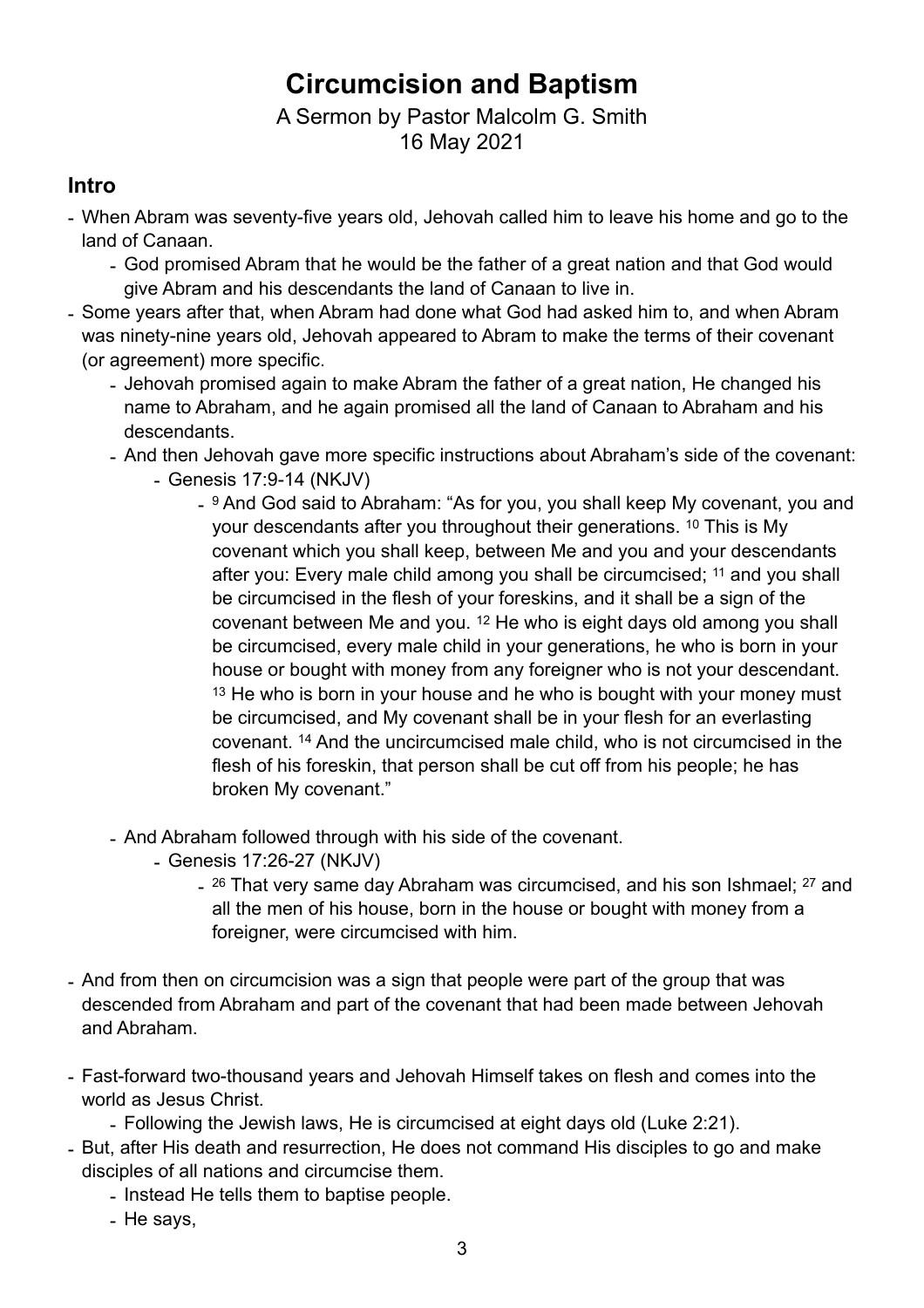- Matthew 28:19-20 (Kempton Project Translation, modified)
	- <sup>19</sup> "Going forth, therefore, make disciples of all nations, baptising them into the name of the Father, and of the Son, and of the Holy Spirit, 20 teaching them to keep all things whatever I have commanded you…."
- So why?
	- Why was cutting off the foreskin the sign of the covenant with God for a long time?
	- Why was circumcision replaced by baptism?
	- Why is there a need for this kind of ritual at all?
- Today, we're going to try to answer these and other questions.
	- And also, I hope, that we will gain a fresh perspective on the meaning and purpose of baptism, by looking at the ritual that it replaced.

### **External Acts With Spiritual Symbolism**

- Let's look at a passage from a chapter on baptism in the book *True Christianity.*

- If you're interested in learning more about baptism, read that chapter.
- It says,
	- *True Christianity* §674
		- Baptism Was Instituted as a Replacement for Circumcision Because Circumcision of the Foreskin Symbolized Circumcision of the Heart; the Intent Was to Have an Internal Church Replace the External Church, Which as a Whole and in Every Detail Prefigured That Internal Church
- Let's go through that bit by bit.
- In this passage "church" means a particular group of people and the way that they approach God.
	- The church before Christianity, the church of the Children of Israel was all about external actions.
		- The same passage says this:
			- *- True Christianity* §674
				- *-* If we examine the succession of churches over time from ancient times to our own, we see that the former churches were external in nature. Their worship consisted of external actions that symbolized the internal practices taught by the Christian church, whose foundation the Lord laid when he was in the world, and which he is now building for the first time.
- So "as a whole and in every detail" the *external* laws of the Children of Israel prefigured and symbolized the *internal* practices that would later be taught by the Lord when He started the Christian church.
	- That includes all the laws about sacrifices, and what they could eat, and how they were to dress, and also the requirement for all of the males to be circumcised.
- So circumcision wasn't just a random action.
	- Removing the foreskin had a specific spiritual symbolism.
		- The external act was meant to represent internal work—or circumcision of the heart.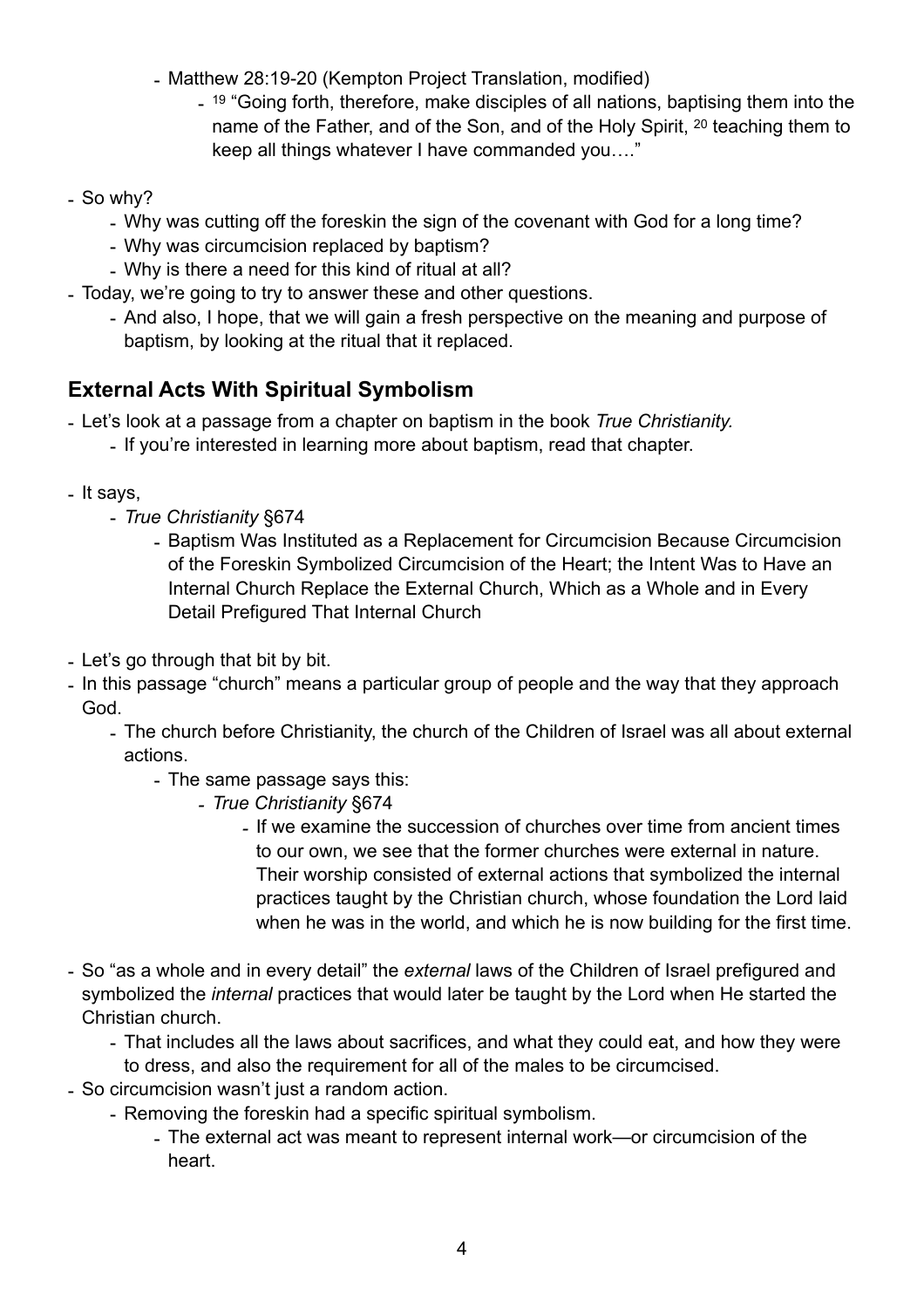- The fact that the act of circumcision was about a spiritual kind of circumcision is actually very clear in the Old Testament.
- For example, here are two statements from Deuteronomy:
	- Moses says to the people,
		- Deuteronomy 10:16 (NKJV)
			- <sup>16</sup> [C]ircumcise the foreskin of your heart, and be stiff-necked no longer.
		- Deuteronomy 30:5-6 (NKJV, modified)
			- <sup>5</sup> Then Jehovah your God will bring you to the land which your fathers possessed, and you shall possess it. He will prosper you and multiply you more than your fathers. 6 And Jehovah your God will circumcise your heart and the heart of your descendants, to love Jehovah your God with all your heart and with all your soul, that you may live.
- The real circumcision that was being represented was a circumcision of heart that would make the people stop being stiff-necked or stubborn against their God.
	- And this spiritual circumcision would mean that they will be able to love their God with all their heart and soul.
- The teachings of the New Church provide more detail about what circumcision specifically represented at a spiritual level.
	- *- Secrets of Heaven* §4462:3
		- *-* [C]ircumcision meant the departure from filthy loves, namely self-love and love of the world, and the acceptance of heavenly loves, which are love to the Lord and love towards the neighbour, and so an acceptance of the Church.
- *-* And the teachings of the New Church even explain that the tools that were used to perform physical circumcision also represented the tools that person needs to use to perform spiritual circumcision.
	- *- Secrets of Heaven* §7044
		- *-* The use of knives made of flint to carry out circumcision meant the use of the truths of faith to carry out purification from filthy kinds of love…. The reason why purification is effected by means of the truths of faith is that these truths teach what good is and also what evil is, and so what ought to be done and what ought not to be done. And when a person knows those truths and wishes to act in accordance with them, they are being led by the Lord and purified by the Lord's Divine means.
- That was what circumcision represented.
- Despite the passages in the Old Testament that made it clear that circumcision of the *heart* was the point, many people thought that it was just about the external act of being circumcised.
	- So, when the Lord came on earth, He wanted to change that; He wanted to move people towards seeing that it was actually about the internal work.
		- And that was part of why He replaced circumcision with baptism.
			- As it said in the passage, "the intent was to have an internal church replace the external church".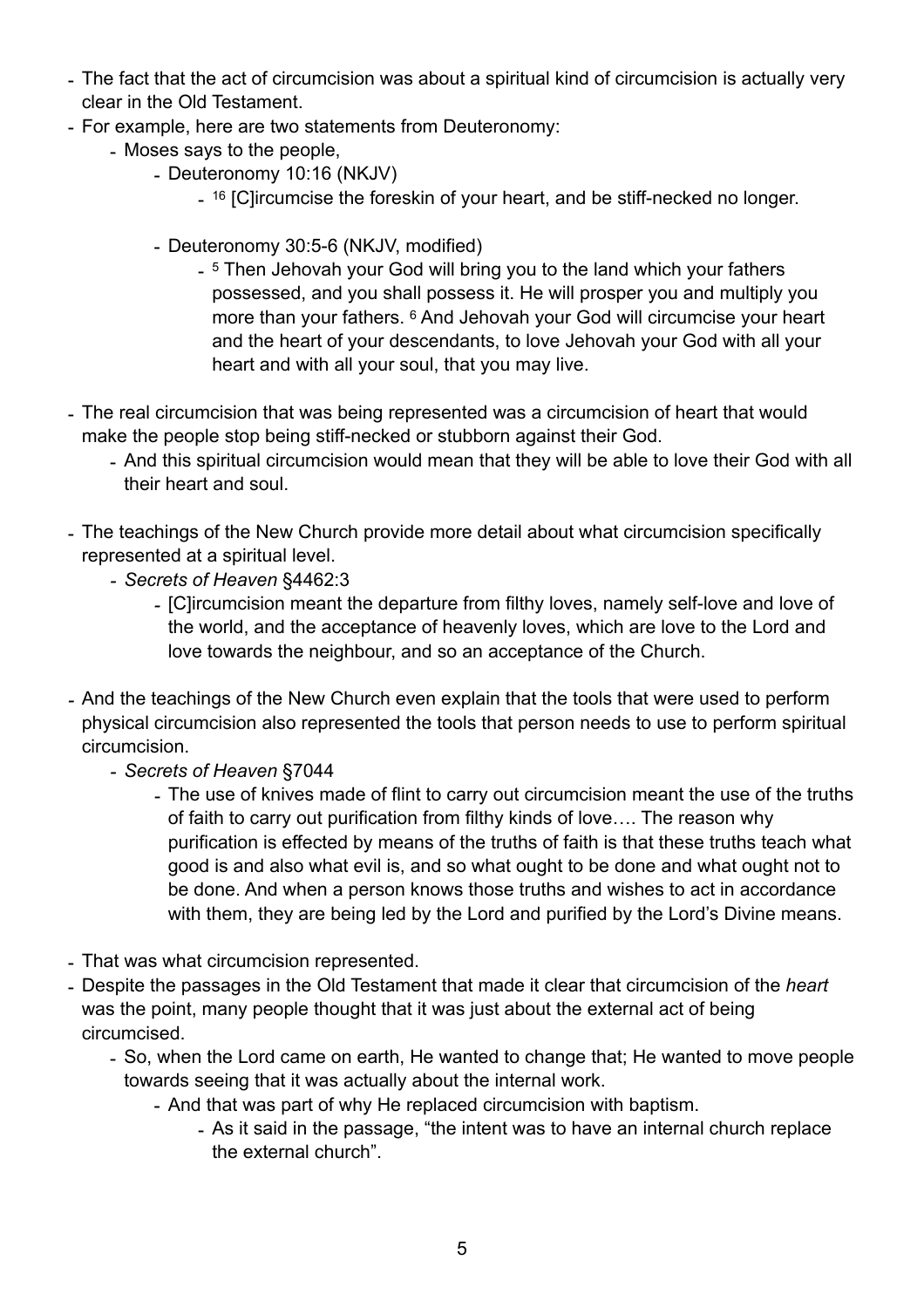*- True Christianity* §674

*-* Circumcision represented rejecting the cravings of the flesh, and therefore being purified from evils. Baptism means the same thing.

Clearly then, there are two reasons why baptism was commanded as a replacement for circumcision: (1) to differentiate the Christian church from the Jewish church; and (2) to make it more easily recognisable that the Christian church is internal in nature….

- *-* So that might have been some interesting (or perhaps not so interesting) history and perspective on how and why circumcision was eventually replaced by baptism.
	- *-* How is this all relevant to you?
	- *-* Now that we've laid this groundwork, let's talk about some of the ways in which circumcision and baptism are similar and different and maybe it will give you a fresh perspective on the significance that baptism could have for you.

## **How Circumcision and Baptism Are Similar and Different**

#### *Visible vs. Invisible Change*

- One basic difference between circumcision and baptism is that the results of circumcision are visible (at least to the person who has been circumcised) whereas the results of baptism are not visible at all.
	- This would seem to line up with the goal of working towards a more internal church.
		- The ritual of baptism is not about making an obvious external change, it's about internal change.
		- So that seems to be an advantage to baptism.
- On the other hand, because there is no obvious physical change, it can be rather easy to just forget that you were ever baptised.
	- Be honest, if you're baptised, when was the last time you thought about the fact that you were baptised?
		- I would guess it was quite a while ago.
- It's a good thing to remember.
	- It might be worth thinking of something that could remind you.
	- Every time you come to take Holy Supper could be a good time to remember the significance of your baptism.
	- Or, because baptism is a washing, you could try to build a habit of remembering the significance of your baptism when you wash.
		- For example, if you take a daily shower, you could us that as a prompt to think about what things you need to ask the Lord to help you clean up in your life.

#### *Just for Males vs. For Males and Females*

- Another difference between circumcision and baptism is that circumcision was just for males whereas baptism is for males and females.
	- That seems like a real advantage of baptism.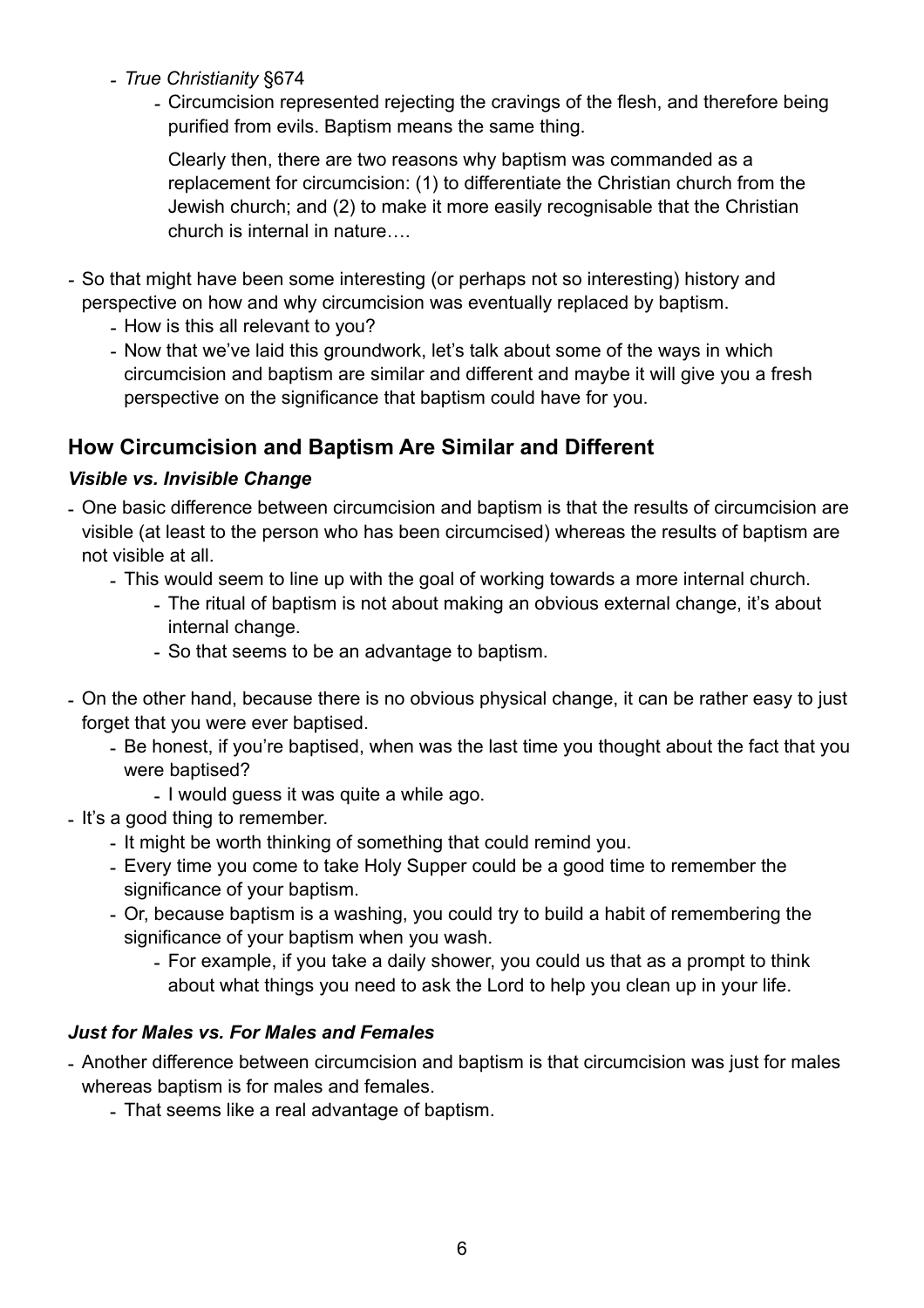#### *A Permanent Change vs. An Ongoing Daily Task*

- Another interesting similarity or difference to consider has to do with permanence.
	- Circumcision is permanent; it can't be undone.
	- What about baptism?
		- Is it a permanent change?
		- Can it be undone?
- This is another place where we can, perhaps, see the advantage of the ritual of baptism for thinking about the internal meaning of the ritual.
	- Circumcision is something that only needs to be done once and it's done forever.
		- And we'd like to think of spiritual work in the same way.
		- This is the huge appeal of instantaneous salvation, people thinking that they were saved once and so they were saved for always, no matter what.
	- Whereas washing is not a once and done process.
		- We have to keep washing ourselves for our whole lifetime.
		- Just like the work of rejecting the cravings of the flesh, and being purified from evils also requires daily work for our whole lifetime.
	- It seems like in this area baptism is a better representation of the work that's involved in this ongoing, daily task.
	- But, then again, we're not required to get ritually baptised over and over again.
		- We have a different ritual for the ongoing, daily work of trying to follow the Lord, the Holy Supper.
		- And that one is connected to the ongoing and daily tasks of eating and drinking.
- Anyway, it's interesting to think about the permanence of circumcision and baptism.

#### *A Painful Process vs. A Not So Painful Process*

- A notable feature of circumcision is the pain involved.
	- A good, hard scrubbing wash can be somewhat painful but it really doesn't compare to the pain of having one's foreskin removed.
- When you think about the pain involved, which of these rituals, do you think, is the better representation of the work involved?
	- At least sometimes, the work of rejecting our evil and selfish inclinations is going to feel more like getting circumcised than like just having a good cleaning.

### *A Part of You Needs to Be Removed vs. Something Needs to Be Removed From You*

- A related aspect of this that's also worth thinking about is that in both circumcision and baptism there is something that needs to be removed and something to do the removal.
	- In baptism it's something dirty *on* you that needs to be removed from you, whereas in circumcision it's *a part of* you that needs to be removed.
	- In baptism it's water that does the removing, but in circumcision it was a flint knife.
		- Water and stones (like flint) both represent truth and both of these processes represent using truth to deal with the evil thing but the feeling is very different.
	- Again, sometimes getting circumcised with a flint knife is more how it's going to feel to do the spiritual work that we need to do.
		- Jesus Himself said,
			- Matthew 18:8-9 (NKJV)
				- 8 "If your hand or foot causes you to sin, cut it off and cast it from you. It is better for you to enter into life lame or maimed, rather than having two hands or two feet, to be cast into the everlasting fire. <sup>9</sup> And if your eve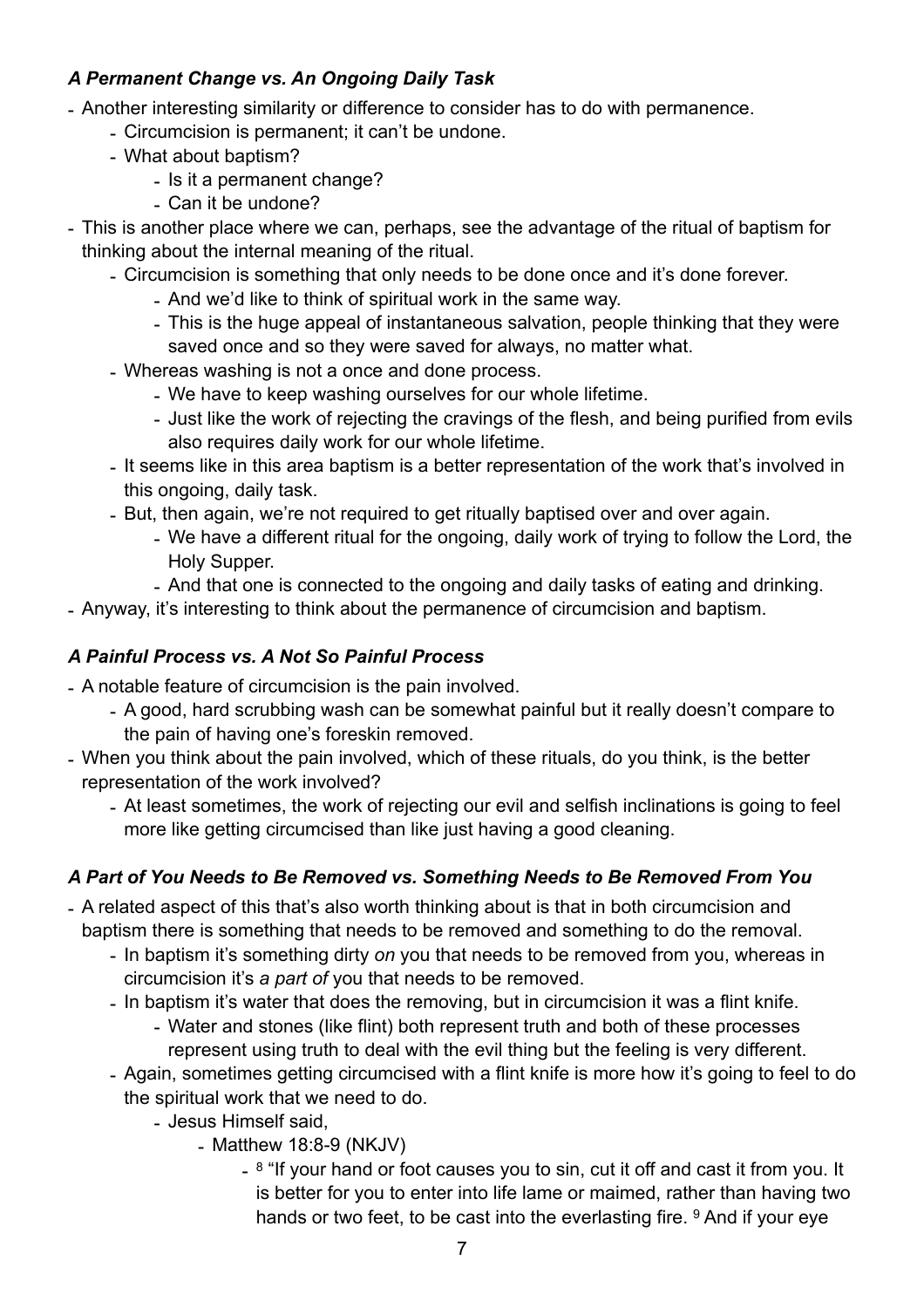causes you to sin, pluck it out and cast it from you. It is better for you to enter into life with one eye, rather than having two eyes, to be cast into hell fire."

- The selfish things that we love that need to be removed will sometimes feel like a part of us and getting rid of them will sometimes feel like cutting off our own hand or foot, or plucking out our eye, or getting circumcised.
	- Let's take just one example:
		- Let's say that someone has hurt you in the past or you've just had a lot of conflict with them.
			- It would be very natural to look down on that person.
			- To look for things that are wrong with them and celebrate when things go badly for them.
			- And it can be fun to find a friend or friends who also dislike that person and you can make fun of that person together.
			- If you want to love the Lord and love your neighbour, then that way of being needs to be cut out.
				- It's going to hurt to remove it.
				- It feels good and it's a strong habit and it was funny.
			- Does removing that from your life feel more like getting a good scrubbing or like chopping your hand off?
- This is an area where, when we're thinking about the work that baptism represents, it could be useful to think about the ritual that it replaced and the pain and sacrifice that the work of baptism is likely to involve.

#### *A Way to Join a Distinct Group*

- In the minds of the Jewish people, one of the main functions of circumcision was to make them distinct from the other people's around them.
	- They thought of people falling into two camps: the circumcised chosen people and the uncircumcised Gentiles.
- Does baptism create those same kinds of divisions?
	- Consider this passage also from the chapter on baptism in *True Christianity*:
		- *- True Christianity* §677
			- *-* The First Function of Baptism Is to Bring People into the Christian Church and at the Same Time to Bring Them into the Company of Christians in the Spiritual World ….

[J]ust as circumcision was a sign that people belonged to the Israelite church, baptism is a sign that people belong to the Christian church…. This sign functions much like the ribbons of different colours tied to newborns of two mothers in order to tell them apart and not switch them by accident.

- Isn't that language and comparison surprising?
	- The consistent teaching is that baptism really does affect who we are associated with in the spiritual world.
	- And the passage that we read and the passages that follow it go on to explain how different smaller and larger communities of like-minded people are arranged in the spiritual world and how important it is for them to be arranged like that.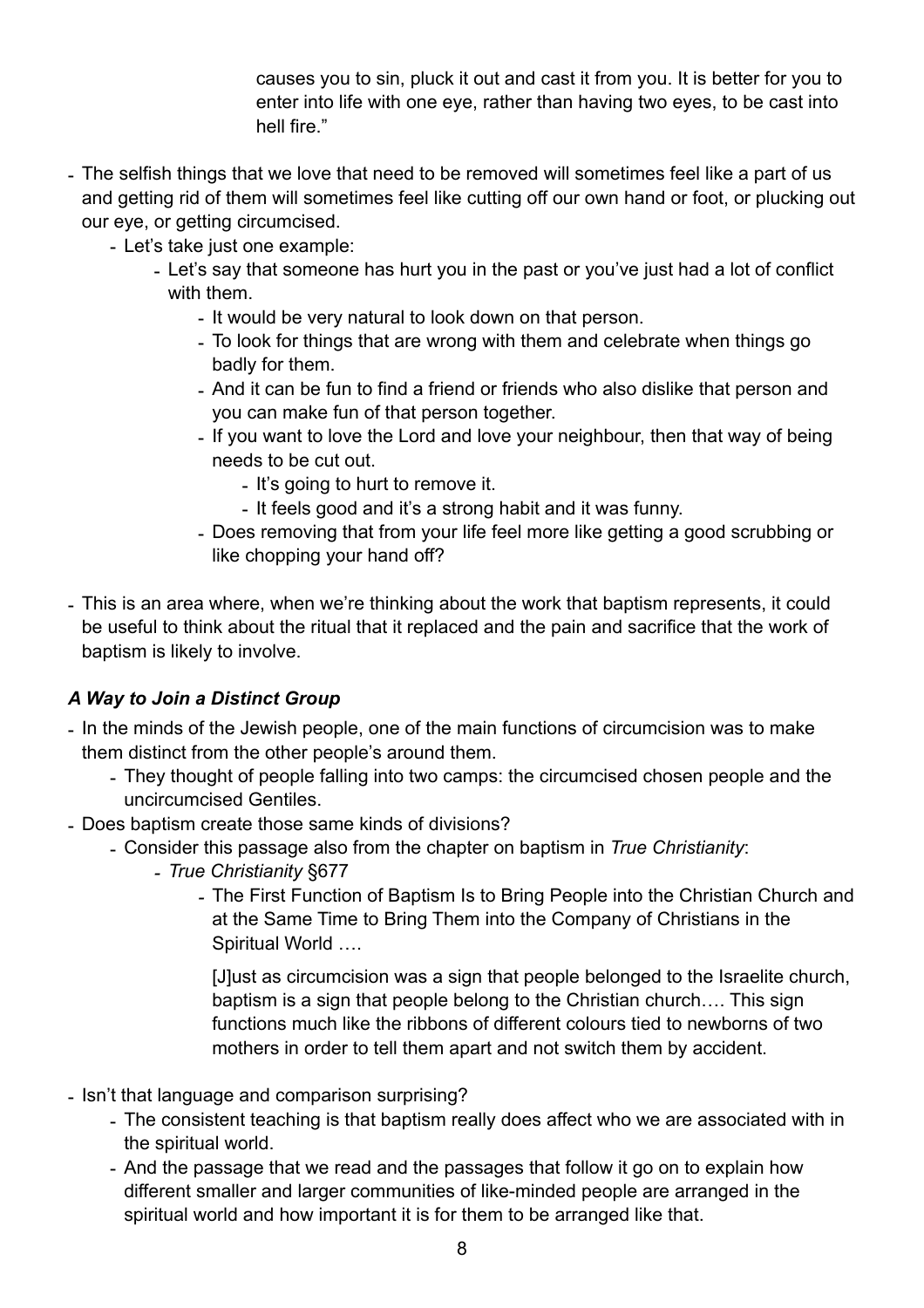- And then we read this:
	- *- True Christianity* §678:2
		- *-* The preservation of the entire universe hinges on this precise arrangement.

This precision would not be possible unless all of us, after we were born, were given some sign that identified which religious community we belonged to.

- So, like circumcision, baptism really does provide a way to join a distinct group of people.
	- But it's also quite different from circumcision.
	- Remember that baptism was meant to be the ritual of an internal church—a church in which people knew that the point is to be doing internal work to get their hearts and lives right with the Lord.
		- A group like that is not going to be thinking of themselves as the chosen people and looking down on those around them.
		- A group of people like that would always be happy to have more people join.
- So baptism is a way of joining a distinct group, like circumcision, but with a much better sense of the purpose behind the group.

#### *Focussed on the People vs. Focussed on the Lord Jesus Christ*

- There are probably many other similarities and differences between circumcision and baptism that would be useful to consider.
	- If you have any additional ideas, please let me know.
		- I would enjoy hearing them.
- For now, I want to end with one last area to consider: focus on the Lord.
- Circumcision seems to have had a focus on the people.
	- The central question was whether the people were willing to make that sacrifice so that they could be God's chosen people.
	- And it seems like it felt like a deal, like the people had done their part and now God has to do His part.
- Baptism, on the other hand, is directly connected to the name of the Lord.
	- People are baptised into the name of the Lord Jesus Christ.
	- And being baptised means that you are a follower of Jesus Christ.
		- The purpose of baptism is directly connected to this.
		- *- True Christianity* §681
			- *-* The Second Function of Baptism Is to Allow Christians to Know and Acknowledge the Lord Jesus Christ as Redeemer and Saviour, and to Follow Him
- That's a very different feel and focus than circumcision seems to have.
	- It's about an ongoing relationship with the Lord.
		- That's what the Lord has always wanted with His children.
			- *True Christianity* tells us that
				- *True Christianity* §684
					- The Third Function of Baptism, and Its Ultimate Purpose, Is to Lead Us to Be Regenerated
		- The Lord loves us and wants to bless us and inspire us and guide us and help us be loving and wise people.